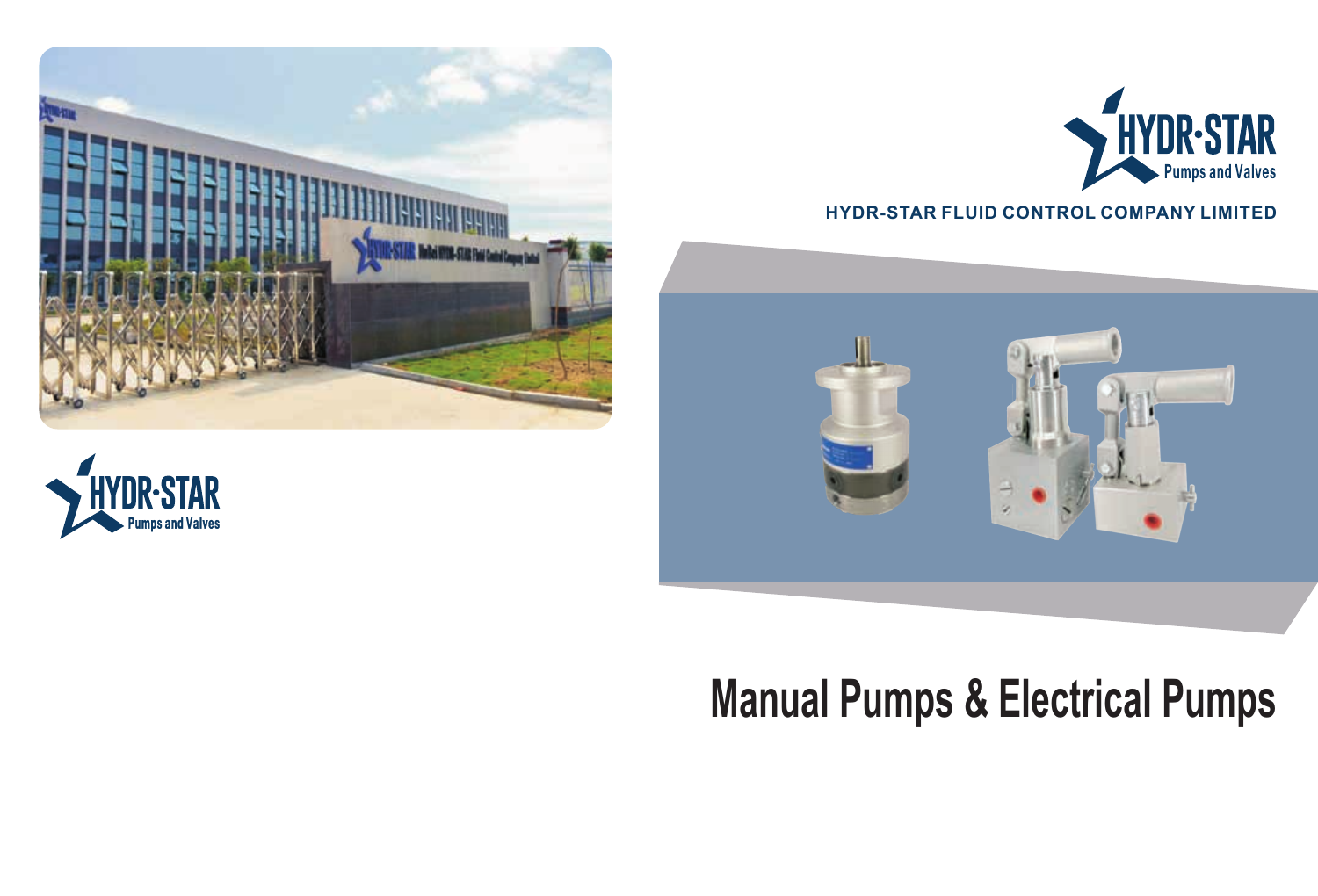**Electrical Pump**





**Manual Pump**



### **About HYDT-STAR**





## **Contents**

 $\overline{\phantom{a}}$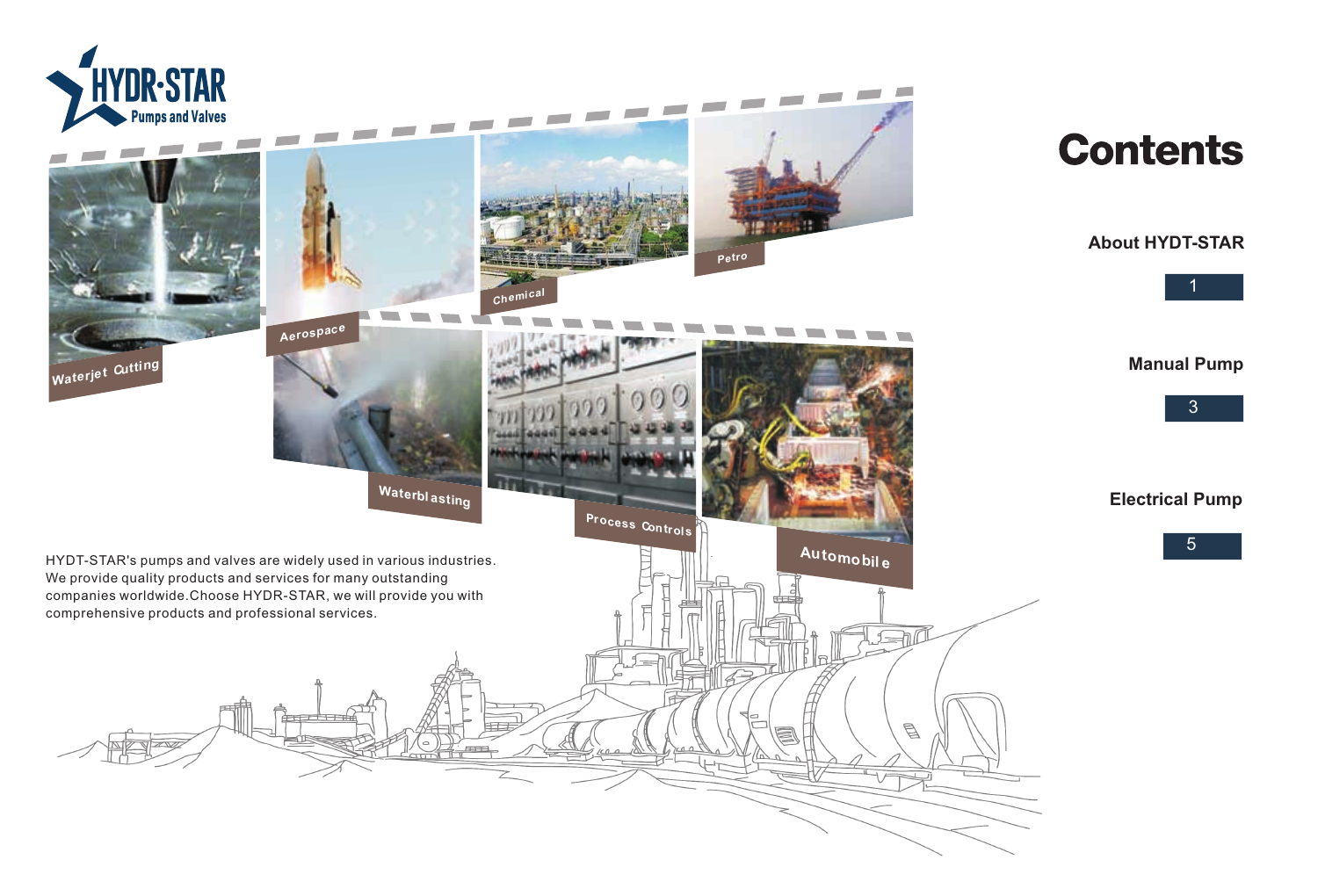



## **About HYDR-STAR**

| A corner of workshop              |                                                    |  |  |  |  |
|-----------------------------------|----------------------------------------------------|--|--|--|--|
| <b>High</b><br>Precision<br>Lathe | <b>Three</b><br>Coordinate<br>Measuring<br>Machine |  |  |  |  |
| <b>VMC</b>                        | Warehouse                                          |  |  |  |  |





HYDR-STAR Fluid Control Company Limited specialize and focus on the R&D, design and manufacture of stainless steel instrumentation valves, high pressure valves, control valves, high pressure pumps and boosters with international standard.

The company occupies 54 acres and owns 20,000 square meters of modern workshop and office buildings; an engineering team with more than 15 years of professional fluid control technology; advanced testing and manufacturing equipment; complete quality control system; customer oriented, timely and professional sales team and superior services to provide high quality products and solutions for the global fluid control industry.

HYDR-STAR passed the ISO9001 quality management system certification and our products passes SIL and EAC certification. Our products are recognized by clients and customers in Middle East, European Union, Russia, China and other countries.

After years of hard work, HYDR-STAR has become an industry leader and has established list of regular customers from around the globe. Our products are being used in oil&gas, petrochemical, energy, mining, aerospace, military, automotive, firefighting and conventional hydraulic machinery Industries.





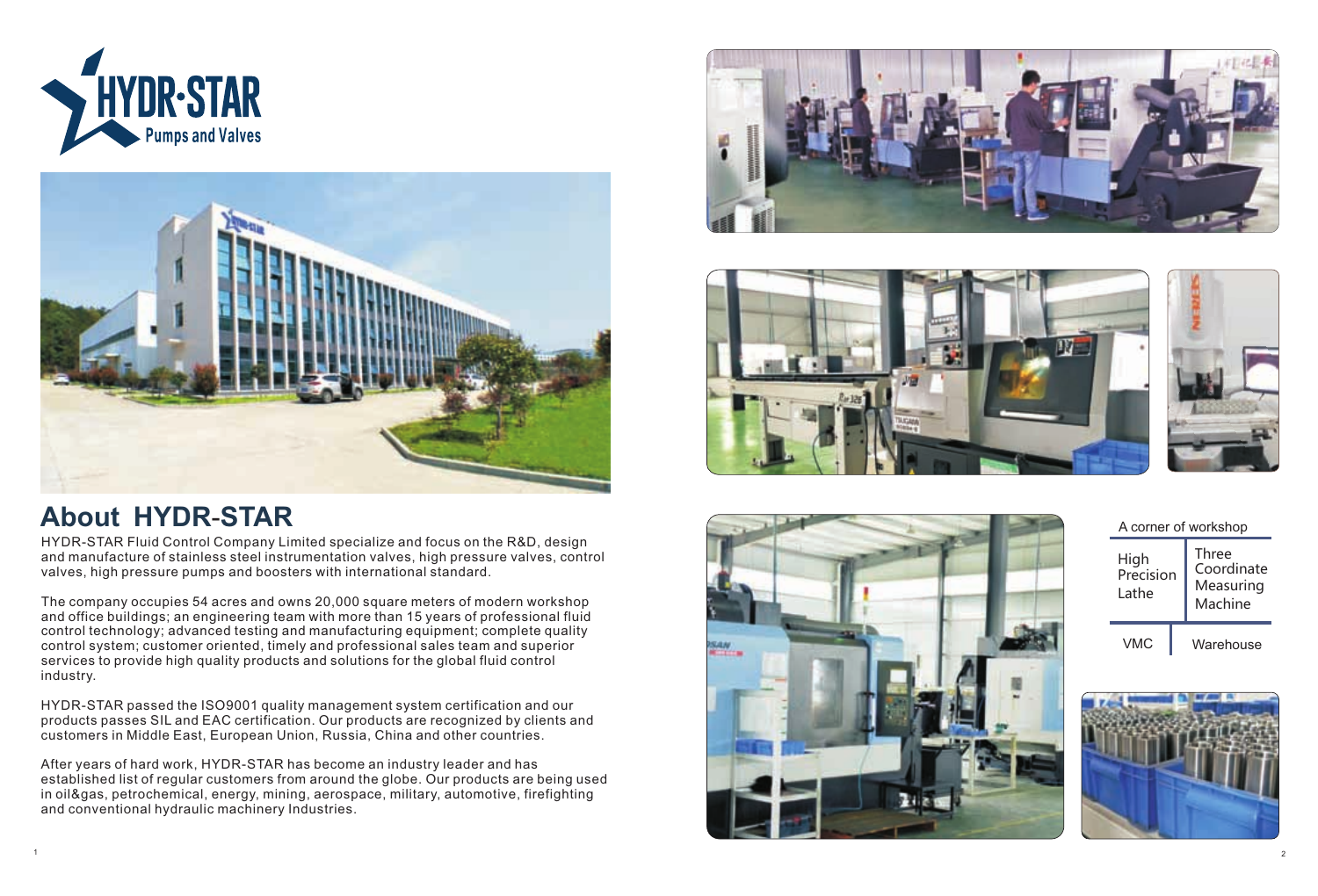- ★ Can be repaired without removing the pump from system.
- ★ Replaceable pump spool.
- ★ Piston hardened and ground.
- ★ 26.5" handlebar reduces the operating force.

These pumps provide a low cost efficient means for manually increasing pressure in a hydraulic system where emergency standby power is needed. Before increasing pressure, please use the handlebar to close the vent valve if there is one.



Standard pump working Temperature range from -29℃ to 120℃. Other sizes and types available upon Request. For special requirements, please contact us.

### **Ordering Code**  $+ 7$

Repair kit:Contains all seals

| in.(mm)                      |            |           |             |            |            |            |                 |          |
|------------------------------|------------|-----------|-------------|------------|------------|------------|-----------------|----------|
| Pump Type                    | A          | B         | C           | D          | E          | H          | F thread        | G thread |
| Single Piston, Relief & Vent | 3.76(95.5) | 3.15(80)  | 6.67(169.5) | 2.25(57.2) | 3.06(77.8) | 2.5(63.5)  | M12             | M8       |
| Single Piston                | 3.76(95.5) | 2.36(60)  | 6.67(169.5) | 1.46(37.2) | 3.06(77.8) | 1.71(43.5) | M <sub>12</sub> | M8       |
| Single Piston, Relief        | 3.76(95.5) | 3.15(80)  | 6.67(169.5) | 2.25(57.2) | 3.06(77.8) | 2.5(63.5)  | M <sub>12</sub> | M8       |
| Single Piston, Vent          | 3.76(95.5) | 3.15(80)  | 6.67(169.5) | 2.25(57.2) | 3.06(77.8) | 2.5(63.5)  | M <sub>12</sub> | M8       |
| Double Piston, Vent          | 3.76(95.5) | 3.94(100) | 8.41(213.5) | 3.04(77.2) | 3.24(82.3) | 3.29(83.5) | M12             | M8       |
| Double Piston                | 3.76(95.5) | 3.94(100) | 8.41(213.5) | 3.04(77.2) | 3.24(82.3) | 3.29(83.5) | M <sub>12</sub> | M8       |



| Codel          | Body                |    | Code Pump Type            |          | Codel With Relief |          | <b>Codel With Vent</b> |
|----------------|---------------------|----|---------------------------|----------|-------------------|----------|------------------------|
|                | Material            | 0A | 20000 psig, Single Piston | Nonel No |                   | Nonel No |                        |
| SS             | 316 SS              | 1A | 10000 psig, Single Piston | R        | yes               | IV       | Yes                    |
| <b>SL</b>      | 316LSS              | 2A | 5000 psig, Single Piston  |          |                   |          |                        |
| S <sub>4</sub> | 304 SS              | 3A | 2500 psig, Single Piston  |          |                   |          |                        |
| <b>CS</b>      | <b>Carbon Steel</b> |    |                           |          |                   |          |                        |
|                |                     | 2D | 20000 psig, Double Piston |          |                   |          |                        |
|                |                     | 3D | 30000 psig, Double Piston |          |                   |          |                        |

| Ordering Code | MAX.Press.   | VOL. pre Stroke                                  | Ports                                          | Handle Load pre 100psi                             |
|---------------|--------------|--------------------------------------------------|------------------------------------------------|----------------------------------------------------|
| $MP**OA-**$   | $20000$ psig | $2.6$ mL                                         | 3/8 Female NPT                                 | $0.27$ kg                                          |
| $MP***1A-*$   | $10000$ psig | $4.1$ mL                                         | 3/8 Female NPT                                 | $0.51$ kg                                          |
| MP**2A- **    | 5000 psig    | $9.2$ mL                                         | 3/8 Female NPT                                 | 1.05 kg                                            |
| $MP***3A-**$  | $2500$ psig  | $17.7$ ml                                        | 3/8 Female NPT                                 | $2.1$ kg                                           |
| MP**2D-**     | 20000 psig   | 9.2 mL under 5000psig<br>2.6 ml up 5000psig      | 3/8 Female NPT Inlet<br>3/8 High Press. Outlet | 1.05 kg under 5000psig<br>0.27 kg up 5000psig      |
| $MP**3D-**$   | 30000 psig   | 9.2 mL under 5000psig<br>$1.7$ mL up $5000$ psig | 3/8 Female NPT Inlet<br>3/8 High Press. Outlet | 1.05 kg under 5000psig<br>$0.15$ kg up $5000$ psig |

Single piston pump with vent







## **Manual Pump**

### **Features**

### **Dimensions**

### **Performance and Specification**



### **Description**

### **Repair kit**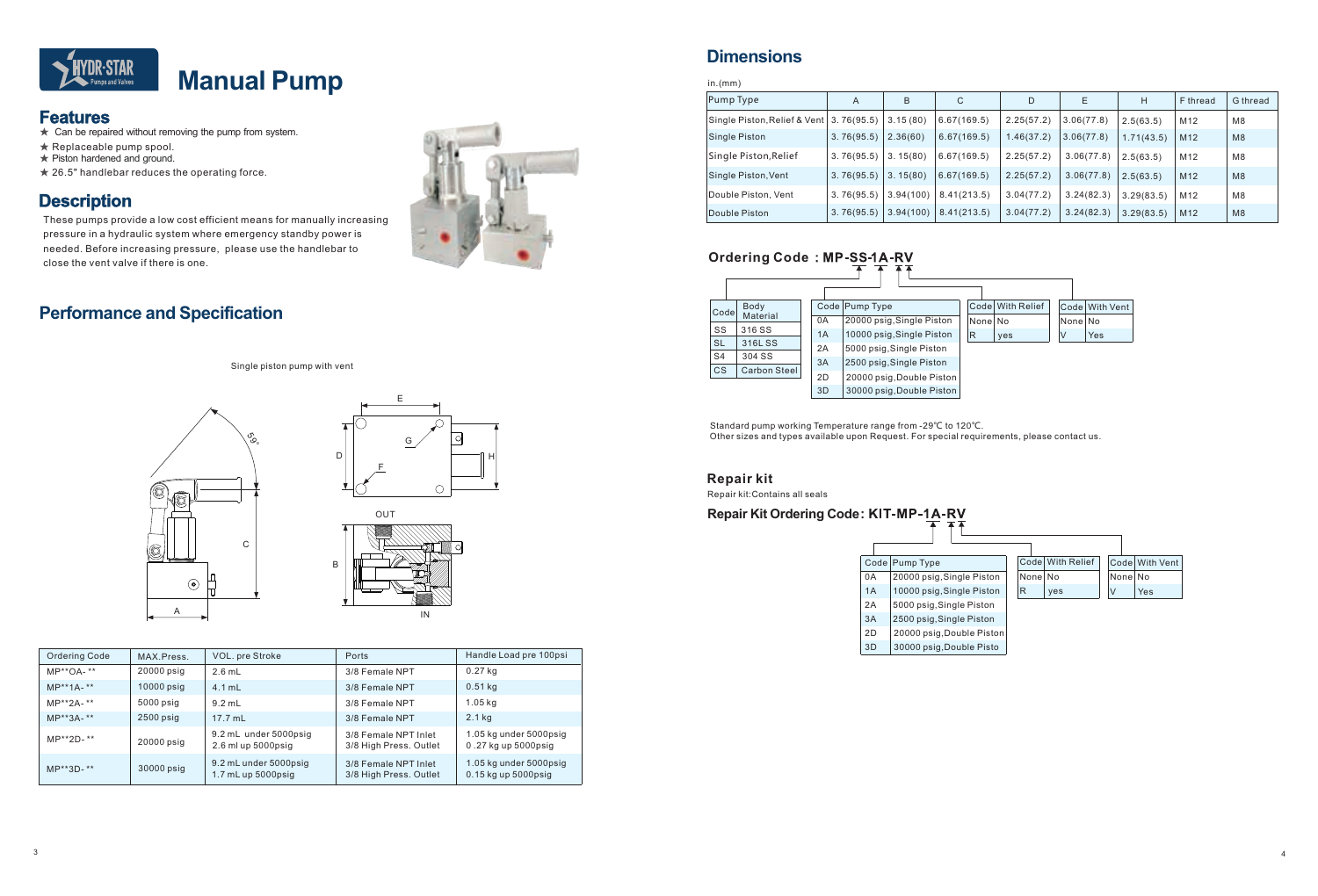

### **3 Inch Body Pumps Features**





## **Features**

- $\star$  Choice of 0.25 I/min, 0.45 I/min and 0.64 I/min 3 ratios.
- $\star$  High-strength alloy steel pump body, and stainless steel shell optional.
- $\star$  Low power consumption, and very low noise.
- **★ Standard Buna N seals for -29~120°C service, other seals available.**
- $\star$  Output pressures up to 6000 psi (414 bar).
- ★ Pump can rotate clockwise and counterclockwise.

### **Dimensions**

### **Performance and Specification**

| Size A | $3.11$ in. (79 mm)  | Size E | (0.43 in.(11 mm))  |
|--------|---------------------|--------|--------------------|
| Size B | 5.56 in. (141.3 mm) | Size F | $1.85$ in.(47 mm)  |
| Size C | 4.77 in. (121.1 mm) | Size M | $2.56$ in. (65 mm) |
| Size D | (0.11 in (2.8 mm))  | Size N | M <sub>8</sub>     |

- $\star$  Choice of 0.64 l/min, 1.02 l/min, 1.4 l/min and 2.1 l/min 4 ratios.
- ★ High-strength alloy steel pump body, and stainless steel shell optional.
- **★ Standard Buna N seals for -29~120°C service, other seals available.**
- ★ Output pressures up to 15000 psi (1034 bar).
- ★ Pump can rotate clockwise and counterclockwise.
- ★ Large Flow, and very low noise.

The pump is a plunger pump, it needs to be driven by a motor and recommend using electric motor. It requires very little power, so solar energy can be used as an energy source for its motor. These pumps are used on wellhead control panel systems, Power packs on high-torque service tools. The pump application medium is hydraulic oil and it needs to be installed at a lower position than the tank. Before starting the pump, you must vent the air in the pump chamber.

### **Description**



| Ordering<br>Code | Rated Press.<br>psi(bar) | Max.Intermittent<br>Press.psi(bar) | Flow at<br>$1500$ rpm | Max.<br>Speed | <b>Stainless</b><br><b>Steel Shell</b> | Inlet Port | Outlet Port |
|------------------|--------------------------|------------------------------------|-----------------------|---------------|----------------------------------------|------------|-------------|
| ELP-3A01N        | 6000(414)                | 6000(414)                          | $0.24$ I/min          | 3000rpm       | No                                     | $1/2$ "NPT | 1/8"NPT     |
| ELP-3A02N        | 6000(414)                | 6000(414)                          | $0.45$ I/min          | 3000rpm       | <b>No</b>                              | $1/2$ "NPT | 1/8"NPT     |
| ELP-3A03N        | 6000(414)                | 6000(414)                          | $0.64$ I/min          | 3000rpm       | No                                     | $1/2$ "NPT | 1/8"NPT     |
| ELP-3B01N        | 6000(414)                | 6000(414)                          | $0.24$ I/min          | 3000rpm       | Yes                                    | $1/2$ "NPT | 1/8"NPT     |
| ELP-3B02N        | 6000(414)                | 6000(414)                          | $0.45$ I/min          | 3000rpm       | Yes                                    | $1/2$ "NPT | 1/8"NPT     |
| ELP-3B03N        | 6000(414)                | 6000(414)                          | $0.64$ I/min          | 3000rpm       | Yes                                    | $1/2$ "NPT | 1/8"NPT     |
| ELP-3A01G        | 6000(414)                | 6000(414)                          | $0.24$ I/min          | 3000rpm       | No                                     | G1/2"      | G1/8"       |
| ELP-3A02G        | 6000(414)                | 6000(414)                          | $0.45$ I/min          | 3000rpm       | <b>No</b>                              | G1/2"      | G1/8"       |
| ELP-3A03G        | 6000(414)                | 6000(414)                          | $0.64$ I/min          | 3000rpm       | No                                     | G1/2"      | G1/8"       |
| ELP-3B01G        | 6000(414)                | 6000(414)                          | $0.24$ I/min          | 3000rpm       | Yes                                    | G1/2"      | G1/8"       |
| ELP-3B02G        | 6000(414)                | 6000(414)                          | $0.45$ I/min          | 3000rpm       | Yes                                    | G1/2"      | G1/8"       |
| ELP-3B03G        | 6000(414)                | 6000(414)                          | $0.64$ I/min          | 3000rpm       | <b>Yes</b>                             | G1/2"      | G1/8"       |

The pump is a plunger pump, it needs to be driven by a motor and recommend using electric motor. These pumps can be used on wellhead control panel systems, Power packs on high-torque service tools. The pump application medium is hydraulic oil and it needs to be installed at a lower position than the tank. Before starting the pump, you must vent the air in the pump chamber.

### **Description**

1. Output flows are based on typical performance using 100 SUS (20 cSt) mineral oil at rated pressure.

2. Ordering codes listed are standard. Other materials and types are available upon request. For special requirements, please contact us.

1. Output flows are based on typical performance using 100 SUS (20 cSt) mineral oil at rated pressure.

2. MF means 20000psi female medium pressure connection .

3. Ordering codes listed are standard. Other materials and types are available upon request. For special requirements, please contact us.

### **Performance and Specification**

| Ordering<br>Code | Rated Press.<br>psi(bar) | Max.Intermittent<br>Press.psi(bar) | Flow at<br>1500rpm | Max.<br>Speed | <b>Stainless</b><br><b>Steel Shell</b> | <b>Inlet Port</b> | <b>Outlet Port</b> |
|------------------|--------------------------|------------------------------------|--------------------|---------------|----------------------------------------|-------------------|--------------------|
| ELP-4A03N        | 10000(690)               | 15000(1034)                        | $0.64$ I/min       | 3000rpm       | No                                     | $1/2$ "NPT        | $1/4$ "NPT         |
| ELP-4A04N        | 10000(690)               | 15000(1034)                        | 1.02l/min          | 3000rpm       | No                                     | $1/2$ "NPT        | $1/4$ "NPT         |
| ELP-4A05N        | 10000(690)               | 15000(1034)                        | $1.4$ I/min        | 3000rpm       | No                                     | $1/2$ "NPT        | $1/4$ "NPT         |
| <b>ELP-4A06N</b> | 10000(690)               | 15000(1034)                        | $2.1$ l/min        | 3000rpm       | <b>No</b>                              | $1/2$ "NPT        | $1/4$ "NPT         |
| ELP-4B03N        | 10000(690)               | 15000(1034)                        | $0.64$ l/min       | 3000rpm       | Yes                                    | $1/2$ "NPT        | $1/4$ "NPT         |
| ELP-4B04N        | 10000(690)               | 15000(1034)                        | 1.02l/min          | 3000rpm       | Yes                                    | $1/2$ "NPT        | $1/4$ "NPT         |
| <b>ELP-4B05N</b> | 10000(690)               | 15000(1034)                        | $1.4$ I/min        | 3000rpm       | Yes                                    | $1/2$ "NPT        | $1/4$ "NPT         |
| <b>ELP-4B06N</b> | 10000(690)               | 15000(1034)                        | $2.1$ l/min        | 3000rpm       | Yes                                    | $1/2$ "NPT        | 1/4"NPT            |
| ELP-4A03G        | 10000(690)               | 15000(1034)                        | $0.64$ l/min       | 3000rpm       | No                                     | G1/2"             | G1/4"              |
| ELP-4A04G        | 10000(690)               | 15000(1034)                        | 1.02l/min          | 3000rpm       | <b>No</b>                              | G1/2"             | G1/4"              |
| <b>ELP-4A05G</b> | 10000(690)               | 15000(1034)                        | $1.4$ l/min        | 3000rpm       | <b>No</b>                              | G1/2"             | G1/4"              |
| <b>ELP-4A06G</b> | 10000(690)               | 15000(1034)                        | $2.1$ l/min        | 3000rpm       | <b>No</b>                              | G1/2"             | G1/4"              |
| ELP-4B03G        | 10000(690)               | 15000(1034)                        | $0.64$ l/min       | 3000rpm       | Yes                                    | G1/2"             | G1/4"              |
| <b>ELP-4B04G</b> | 10000(690)               | 15000(1034)                        | 1.02l/min          | 3000rpm       | Yes                                    | G1/2"             | G1/4"              |
| <b>ELP-4B05G</b> | 10000(690)               | 15000(1034)                        | $1.4$ I/min        | 3000rpm       | Yes                                    | G1/2"             | G1/4"              |
| <b>ELP-4B06G</b> | 10000(690)               | 15000(1034)                        | $2.1$ l/min        | 3000rpm       | Yes                                    | G1/2"             | G1/4"              |
| ELP-4A03M        | 10000(690)               | 15000(1034)                        | $0.64$ l/min       | 3000rpm       | No                                     | $1/2$ "NPT        | $1/4"$ MF          |
| ELP-4A04M        | 10000(690)               | 15000(1034)                        | 1.02l/min          | 3000rpm       | No                                     | $1/2$ "NPT        | $1/4"$ MF          |
| ELP-4A05M        | 10000(690)               | 15000(1034)                        | $1.4$ I/min        | 3000rpm       | No                                     | $1/2$ "NPT        | $1/4"$ MF          |
| ELP-4A06M        | 10000(690)               | 15000(1034)                        | $2.1$ l/min        | 3000rpm       | <b>No</b>                              | $1/2$ "NPT        | 1/4" MF            |
| ELP-4B03M        | 10000(690)               | 15000(1034)                        | $0.64$ l/min       | 3000rpm       | Yes                                    | $1/2$ "NPT        | $1/4"$ MF          |
| ELP-4B04M        | 10000(690)               | 15000(1034)                        | 1.02l/min          | 3000rpm       | Yes                                    | $1/2$ "NPT        | 1/4" MF            |
| <b>ELP-4B05M</b> | 10000(690)               | 15000(1034)                        | $1.4$ l/min        | 3000rpm       | Yes                                    | $1/2$ "NPT        | 1/4" MF            |
| <b>ELP-4B06M</b> | 10000(690)               | 15000(1034)                        | $2.1$ l/min        | 3000rpm       | Yes                                    | $1/2$ "NPT        | 1/4" MF            |